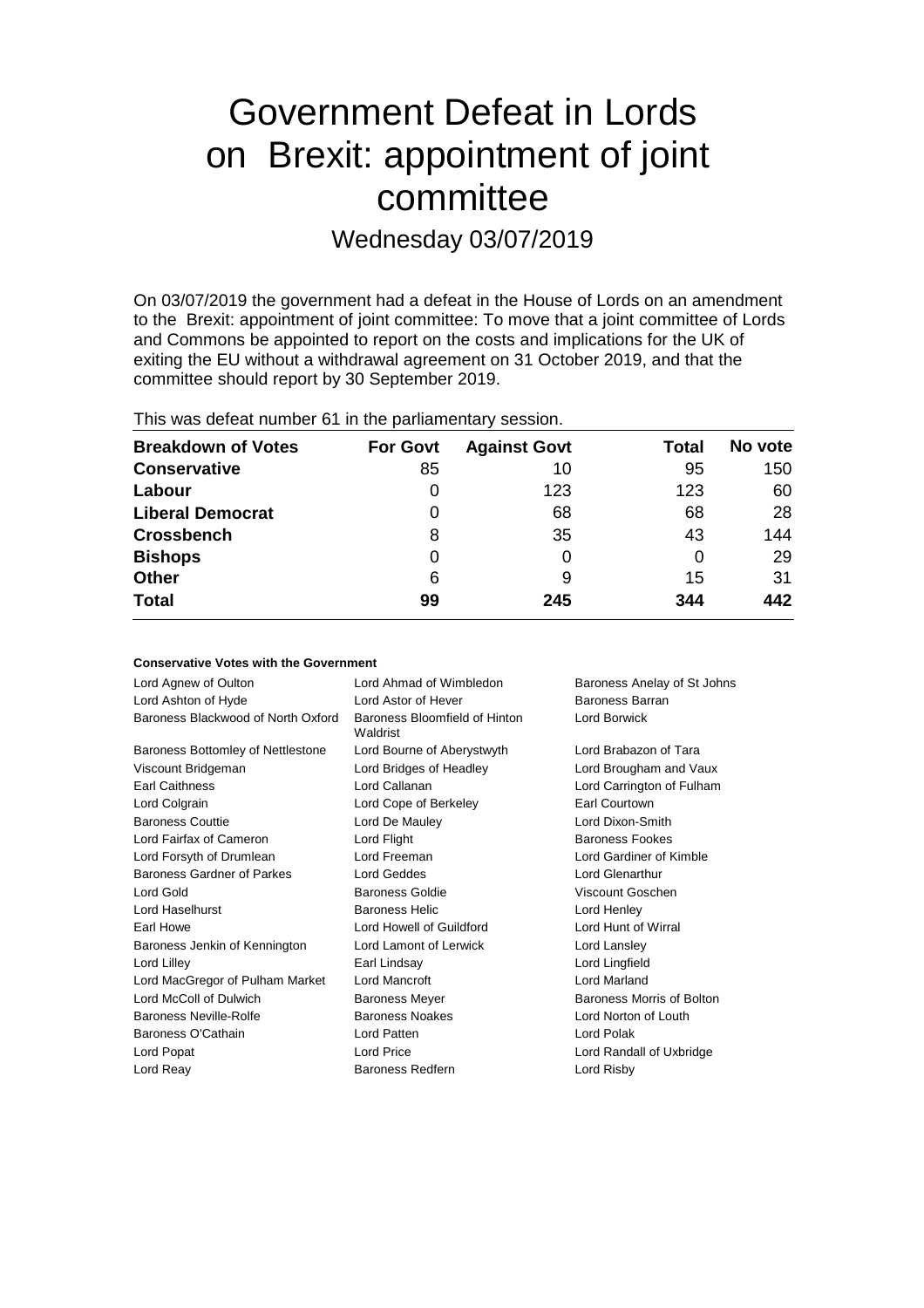Lord Robathan **Baroness Sater** Baroness Seccombe<br>
Lord Selkirk of Douglas<br>
Lord Sheikh Baroness Shephard of Lord Sherbourne of Didsbury **Lord Shinkwin** Baroness Stedman-Scott Lord Strathclyde **Baroness Sugg Lord Taylor of Holbeach** Baroness Sugg Lord Taylor of Holbeach Viscount Trenchard Lord Trimble Viscount Ullswater Viscount Younger of Leckie

#### **Conservative Votes against the Government**

Baroness Altmann Lord Balfe Lord Cormack Lord Deben Lord Finkelstein Viscount Hailsham Lord Heseltine **Lord Northbrook** Duke of Wellington Baroness Wheatcroft

#### **Labour Votes with the Government**

#### **Labour Votes against the Government**

Lord Anderson of Swansea **Baroness Andrews** Baroness Armstrong of Hill Top Lord Bach Lord Bassam of Brighton Lord Beecham Lord Berkeley Lord Blunkett Lord Boateng Lord Bradley **Lord Bragg Lord Brooke of Alverthorpe Lord Brooke of Alverthorpe** Lord Brookman **Lord Browne of Ladyton** Baroness Bryan of Partick Lord Campbell-Savours **Lord Carter of Coles** Baroness Chakrabarti Viscount Chandos Lord Clark of Windermere Lord Collins of Highbury Baroness Crawley Lord Cunningham of Felling Lord Davidson of Glen Clova Lord Davies of Oldham **Lord Desai** Baroness Donaghy Lord Donoughue **Baroness Drake** Lord Dubs Lord Elder Lord Falconer of Thoroton Lord Faulkner of Worcester Lord Filkin **Lord Foulkes of Cumnock** Baroness Gale Lord Giddens **Baroness Golding** Baroness Golding **Baroness Goudie** Lord Grantchester **Lord Griffiths of Burry Port** Lord Hain Viscount Hanworth Lord Harris of Haringey Lord Haskel Lord Haworth **Baroness Hayter of Kentish Town** Baroness Healy of Primrose Hill Lord Hollick Lord Hoyle Lord Hughes of Woodside Lord Hunt of Chesterton Lord Hunt of Kings Heath Lord Irvine of Lairg Baroness Jones of Whitchurch Lord Judd Baroness Kennedy of Cradley Baroness Kennedy of The Shaws Lord Kinnock Baroness Kinnock of Holyhead Lord Knight of Weymouth Lord Layard Lord Lea of Crondall Lord Leitch Lord Lennie Lord Levy Baroness Lister of Burtersett Lord Livermore Lord MacKenzie of Culkein Lord Mandelson Lord Maxton Lord McAvoy Lord McConnell of Glenscorrodale Baroness McIntosh of Hudnall Lord McKenzie of Luton Lord McNicol of West Kilbride Lord Monks **Baroness Morgan of Huyton** Lord Morgan Lord Morris of Handsworth Lord Murphy of Torfaen Baroness Nye **Lord O'Neill of Clackmannan** Baroness Osamor Lord Parekh **Lord Pendry Communist Pendry Accord Pendry** Baroness Pitkeathley Lord Ponsonby of Shulbrede **Baroness Primarolo Lord Radice** Baroness Ramsay of Cartvale Lord Reid of Cardowan Lord Rosser Baroness Royall of Blaisdon Lord Sawyer **Baroness Sherlock** Baroness Sherlock Viscount Simon Baroness Smith of Basildon Lord Snape Baroness Taylor of Bolton **Baroness Thornton** Lord Tomlinson Lord Touhig **Lord Triesman** Lord Triesman **Lord Tunnicliffe** Lord Turnberg Lord Watson of Invergowrie Lord West of Spithead Baroness Wheeler **Baroness Whitaker** Lord Whitty Lord Williams of Elvel **Lord Wills** Lord Wills **Lord Winston** 

Lord Adonis Lord Alli Baroness Amos

Lord Selkirk of Douglas Lord Sheikh Baroness Shephard of Northwold Lord Whitby Baroness Wilcox Baroness Williams of Trafford

Lord Soley **Lord Stevenson of Balmacara** Baroness Symons of Vernham Dean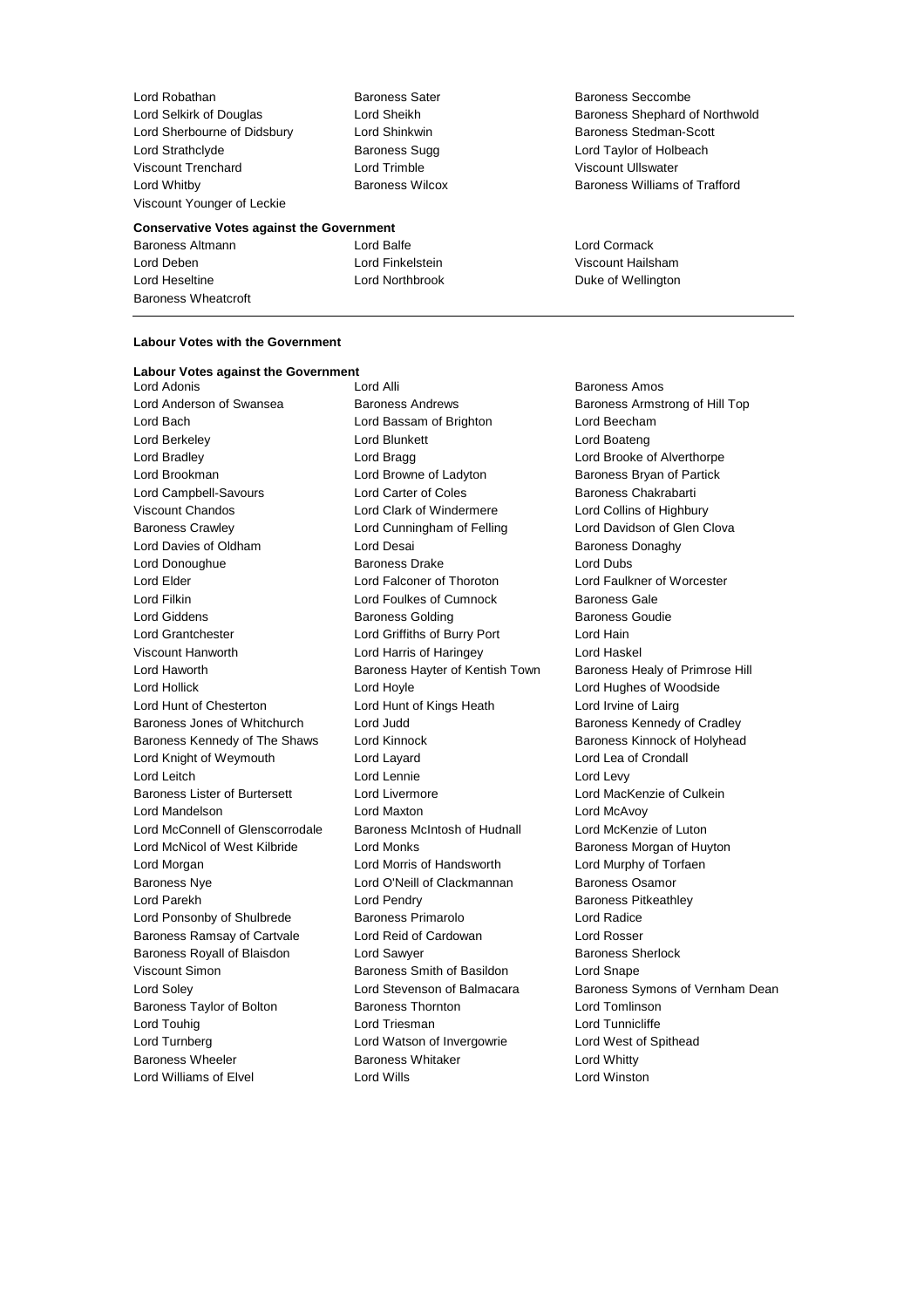### **Liberal Democrat Votes with the Government**

| Liberal Democrat Votes against the Government |  |  |
|-----------------------------------------------|--|--|
|-----------------------------------------------|--|--|

| Lord Addington                      | Lo  |
|-------------------------------------|-----|
| Lord Beith                          | Ba  |
| <b>Baroness Brinton</b>             | Lo  |
| <b>Baroness Burt of Solihull</b>    | Lo  |
| <b>Lord Cotter</b>                  | Lo  |
| Lord Foster of Bath                 | Lo  |
| Lord German                         | Lo  |
| <b>Baroness Grender</b>             | Ba  |
| <b>Baroness Humphreys</b>           | Ba  |
| Lord Jones of Cheltenham            | Lo  |
| Lord Lee of Trafford                | Ba  |
| Baroness Miller of Chilthorne Domer | Lo  |
| Lord Oates                          | Lo  |
| <b>Baroness Parminter</b>           | Ba  |
| Baroness Randerson                  | Lo  |
| <b>Lord Rennard</b>                 | Lo  |
| Baroness Scott of Needham Market    | Lo  |
| Lord Shipley                        | Lo  |
| Lord Stoneham of Droxford           | Lo  |
| Lord Stunell                        | Lo  |
| <b>Baroness Thornhill</b>           | Vis |
| Lord Tyler                          | Lo  |
| Lord Willis of Knaresborough        | Lo  |

rd Bruce of Bennachie Lord Burnett rd Campbell of Pittenweem Lord Clement-Jones rd Dholakia **Baroness** Doocey rd Goddard of Stockport Lord Greaves aroness Hussein-Ece Baroness Jolly rd Kirkwood of Kirkhope Baroness Kramer **Lord Maddock** Lord McNally rd Newby **Baroness Northover Chilthoge** Baroness Northover rd Paddick Lord Palmer of Childs Hill aroness Pinnock and Baroness Pinnock Lord Purvis of Tweed rd Razzall **Randerson Lord Redesdale** rd Sharkey **Exercise Sharket Lord Sharkey Baroness Sheehan** rd Storey **Communist Communist Communist Communist Communist Communist Communist Communist Communist Communist Communist Communist Communist Communist Communist Communist Communist Communist Communist Communist Communist C** rd Taverne **Lord Teverson Baroness Thurso Lord Tope Lord Tope** rd Wrigglesworth

rd Alderdice **Baroness Barker** Ironess Benjamin **Baroness Bowles of Berkhamsted** rd Fox **Exercise State Community** Baroness Garden of Frognal aroness Hamwee Baroness Harris of Richmond rd Roberts of Llandudno Lord Rodgers of Quarry Bank rd Shutt of Greetland Baroness Smith of Newnham rd Wallace of Saltaire **Lord Wallace of Tankerness** 

#### **Crossbench Votes with the Government**

| Crossbench Votes with the Government           |                              |                         |
|------------------------------------------------|------------------------------|-------------------------|
| Lord Bew                                       | Lord Geidt                   | Lord Greenway           |
| Lord Hogan-Howe                                | Lord Kilclooney              | Baroness O'Loan         |
| Lord Powell of Bayswater                       | Lord Thurlow                 |                         |
| <b>Crossbench Votes against the Government</b> |                              |                         |
| Lord Aberdare                                  | Lord Anderson of Ipswich     | Lord Best               |
| Lord Bilimoria                                 | Baroness Boothroyd           | <b>Baroness Boycott</b> |
| <b>Baroness Bull</b>                           | Lord Butler of Brockwell     | Lord Carrington         |
| Earl Clancarty                                 | Baroness D'Souza             | Lord Dykes              |
| Baroness Finlay of Llandaff                    | Baroness Grey-Thompson       | Lord Hannay of Chiswic  |
| Baroness Hayman                                | Baroness Howe of Idlicote    | Lord Judge              |
| Lord Kerr of Kinlochard                        | Lord Krebs                   | Earl Listowel           |
| Lord Loomba                                    | Baroness Masham of Ilton     | <b>Baroness Meacher</b> |
| <b>Baroness Neuberger</b>                      | Baroness O'Neill of Bengarve | <b>Baroness Prashar</b> |
| Lord Rees of Ludlow                            | Lord Russell of Liverpool    | Earl Sandwich           |
| Duke of Somerset                               | <b>Baroness Stern</b>        | Lord Stern of Brentford |
| <b>Baroness Watkins of Tavistock</b>           | Viscount Waverley            |                         |

Baroness Boycott Lord Carrington Lord Dykes Lord Hannay of Chiswick Lord Judge Earl Listowel Baroness Meacher Baroness Prashar Earl Sandwich

#### **Bishop Votes with the Government**

**Bishop Votes against the Government**

## **Other Votes with the Government**

Lord Browne of Belmont Lord McCrea Magherafelt and Cookstown Lord Rogan Baroness Stowell of Beeston Lord Taylor of Warwick

Lord Morrow